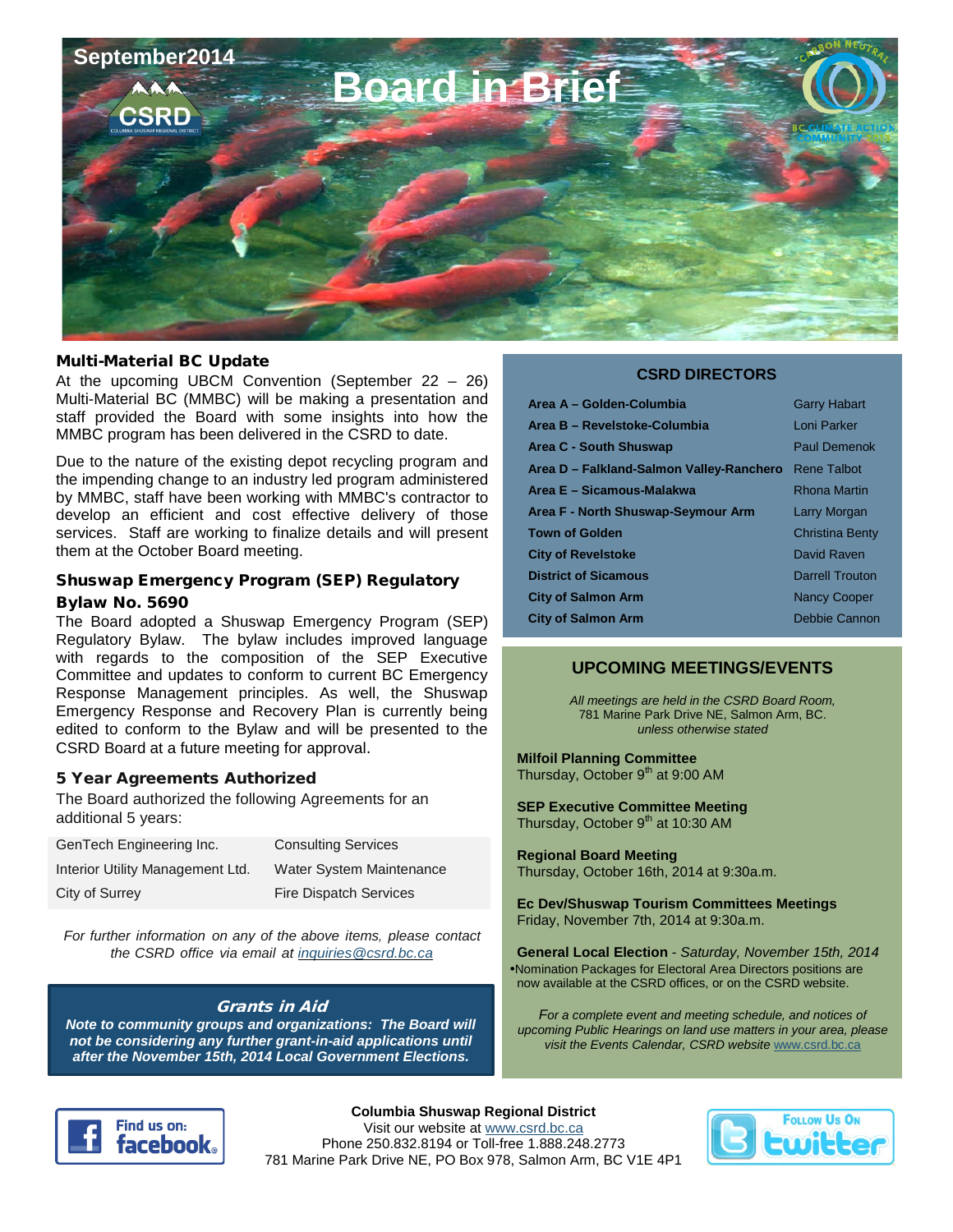

## Board Appointments

The following appointments were made to the Solid Waste Management Plan Monitoring Advisory Committee for a three year term starting October 1, 2014:

Electoral Area B/Revelstoke Representative - Penny Page-Brittin Electoral Area C Representative - Janet Pattinson Electoral Area E/Sicamous Representative - Lynn Miller Electoral Area F –Robert Labelle City of Salmon Arm Representative - Lynn Biskie Operator/Owners Private Solid Waste Facilities - Spa Hills Farms (Salmon Valley) Large Commercial Hauler/Operator - Progressive Waste Solutions(Salmon Arm curbside collection contractor) Organizations with Recycling Experience - VP Waste (Golden recycling contractor)

## LAND USE/DEVELOPMENT MATTERS

## **Electoral Area 'C' OCP Amendment (CSRD) Bylaw No. 725**

The Board gave first reading to Electoral Area 'C' OCP Amendment (CSRD) Bylaw No. 725. The proposed amendments are housekeeping amendments within the Development Permit section of Bylaw No. 725 and are intended to provide staff and the public with more clarity as to the interpretation of the Development Permit guidelines. The simple consultation process will be undertaken due to the nature of these minor housekeeping amendments. Prior to third reading, a public hearing will be held.

#### **Rural Sicamous Land Use Amendment (0802419 BC Ltd.) Bylaw No. 2061**

The Board gave second reading and delegated a public hearing for Rural Sicamous Land Use Amendment (0802419 BC Ltd.) Bylaw No. 2000. The property that is the subject of this rezoning application is located at 2054 Trans Canada Highway in Electoral Area 'E'. The proposal is for a text amendment to the HC – Highway Commercial Zone that would restrict permitted uses to those which are currently existing on the site, and the amendment would be specific to the subject property. Staff are also proposing some minor housekeeping amendments to Rural Sicamous Land Use (0802419 BC Ltd.) Bylaw No. 2000.

#### **Ranchero/Deep Creek Land Use Amendment (Martin/Warner) Bylaw No. 2132**

Third reading and adoption was given to Ranchero/Deep Creek Land Use Amendment (Martin/Warner) Bylaw No. 2132 for property located on the corner of Lashburn Road and Clayton Road in the Shaw Road area (south of the Salmon Arm Industrial Park). The amendment rezoned the 2.02 ha property from RR Rural Residential to SH Small Holdings to allow a two lot subdivision of approximately 1 ha each. The rezoning and subsequent subdivision fits with land use pattern of the Shaw Road area and is consistent with OCP policies.

## **Salmon Valley Land Use Amendment (Spa Hills Farm Inc.) Bylaw No. 2553**

The Board gave third reading and adoption to Salmon Valley Land Use Amendment (Spa Hills Farm Inc.) Bylaw No. 2553 for property located at 2223 Yankee Flats Road within Electoral Area 'D'. The amendment includes a site specific amendment in the R – Rural zone to permit an auto restoration business as well as an organic matter composting facility only on the subject property.

> **2014 Salute to the Sockeye Celebration** at Roderick Haig Brown Park, Scotch Creek October 3-26, 2014



**Columbia Shuswap Regional District** Visit our website a[t www.csrd.bc.ca](http://www.csrd.bc.ca/) Phone 250.832.8194 or Toll-free 1.888.248.2773 781 Marine Park Drive NE, PO Box 978, Salmon Arm, BC V1E 4P1